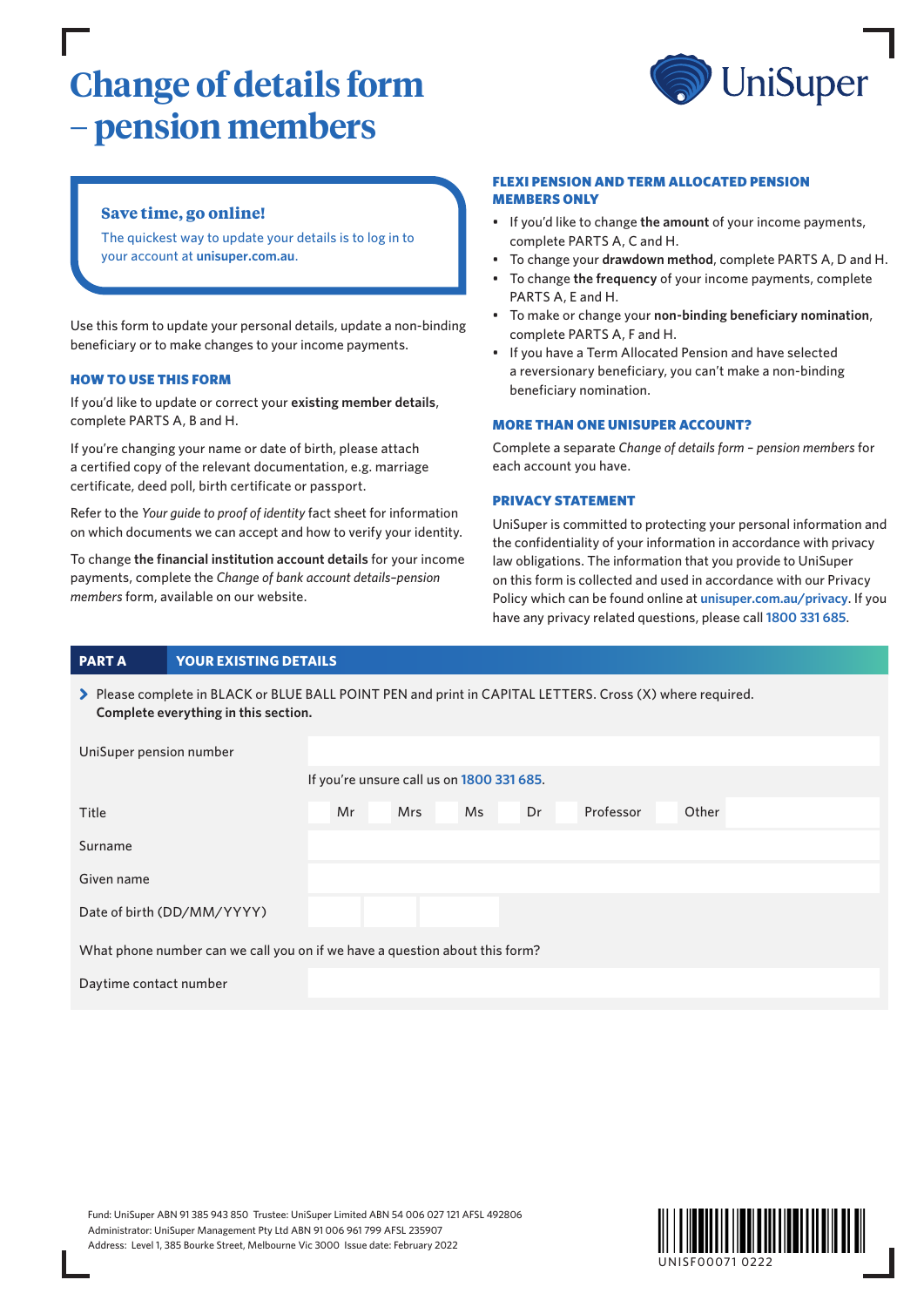| <b>PART B</b> | <b>YOUR UPDATED DETAILS</b> |
|---------------|-----------------------------|
|               |                             |

| > Only update the details that are new or have changed.            |     |            |    |    |                                         |          |  |
|--------------------------------------------------------------------|-----|------------|----|----|-----------------------------------------|----------|--|
| Title                                                              | Mr  | <b>Mrs</b> | Ms | Dr | Professor                               | Other    |  |
| Surname                                                            |     |            |    |    |                                         |          |  |
| Given name                                                         |     |            |    |    |                                         |          |  |
| Date of birth (DD/MM/YYYY)                                         |     |            |    |    |                                         |          |  |
| Daytime contact number                                             |     |            |    |    |                                         |          |  |
| Email address                                                      |     |            |    |    |                                         |          |  |
| Residential address (not PO Box)                                   |     |            |    |    |                                         |          |  |
| Suburb/Town                                                        |     |            |    |    |                                         |          |  |
| State                                                              |     |            |    |    |                                         | Postcode |  |
| Country (if not Australia)                                         |     |            |    |    |                                         |          |  |
| Is your postal address different<br>from your residential address? | No. |            |    |    | Yes. Provide your postal address below. |          |  |
| Postal address (PO Box if applicable)                              |     |            |    |    |                                         |          |  |
| Suburb/Town                                                        |     |            |    |    |                                         |          |  |
| State                                                              |     |            |    |    |                                         | Postcode |  |
| Country (if not Australia)                                         |     |            |    |    |                                         |          |  |

## **PART C ANNUAL INCOME**

If you'd like to change your annual income:

- Go to SECTION 1 if you have a Retirement Phase or Beneficiary Income Stream (BIS) Flexi Pension.
- Go to SECTION 2 if you have a Transition to Retirement (TTR) Flexi Pension.
- Go to SECTION 3 if you have a Term Allocated Pension.

## **SECTION 1 RETIREMENT PHASE & BENEFICIARY INCOME STREAM (BIS) FLEXI PENSIONS**

Your annual income must be at or above the minimum aged-based percentage of your account balance at the start of your Flexi Pension and then on each 1 July thereafter.

Refer to the *Flexi Pension Product Disclosure Statement* for the minimum income you must take annually.

Future income payments will be adjusted accordingly. Payments will be made in line with your current nominated payment frequency. Complete PART E of this form if you'd like to change your income payment frequency.

A – Minimum annual amount

OR

B – Specified amount per payment period for the remainder of the financial year (e.g. monthly if you're paid monthly)

**\$**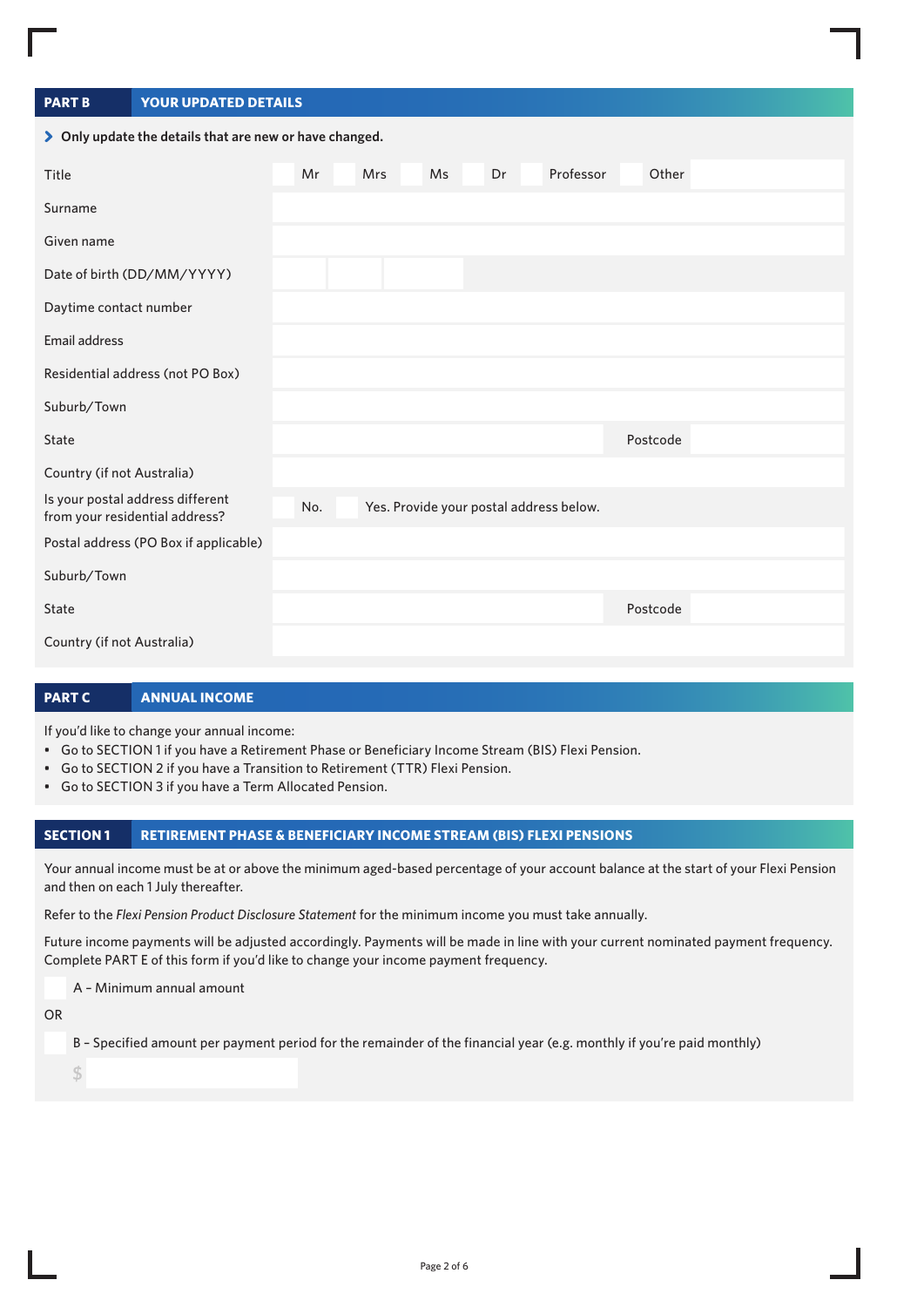# **SECTION 2 TTR FLEXI PENSION**

Your annual income must be between the minimum aged-based percentage and a maximum of 10% of your opening account balance at the start of your TTR Flexi Pension and then on each 1 July thereafter.

Refer to the *Flexi Pension Product Disclosure Statement* available on our website for the minimum income you must take annually.

Future income payments will be adjusted accordingly. Payments will be made in line with your current nominated payment frequency. Complete PART E of this form if you'd like to change your income payment frequency.

A – Minimum annual amount

OR

B – Maximum annual amount

OR

C – Specified amount per payment period for the remainder of the financial year (e.g. monthly if you're paid monthly)

**\$** 

# **SECTION 3 TERM ALLOCATED PENSION**

Your annual income must be between the minimum and maximum amounts set by the government.

To calculate your minimum and maximum annual income, refer to the *How to calculate your Term Allocated Pension income* fact sheet, available on our website.

Future income payments will be adjusted accordingly. Payments will be made in line with your current nominated payment frequency. Complete PART E if you'd like to change your income payment frequency.

A – Minimum annual amount

OR

B – Maximum annual amount

OR

C – Specified amount per payment period for the remainder of the financial year (e.g. monthly if you're paid monthly)

**\$**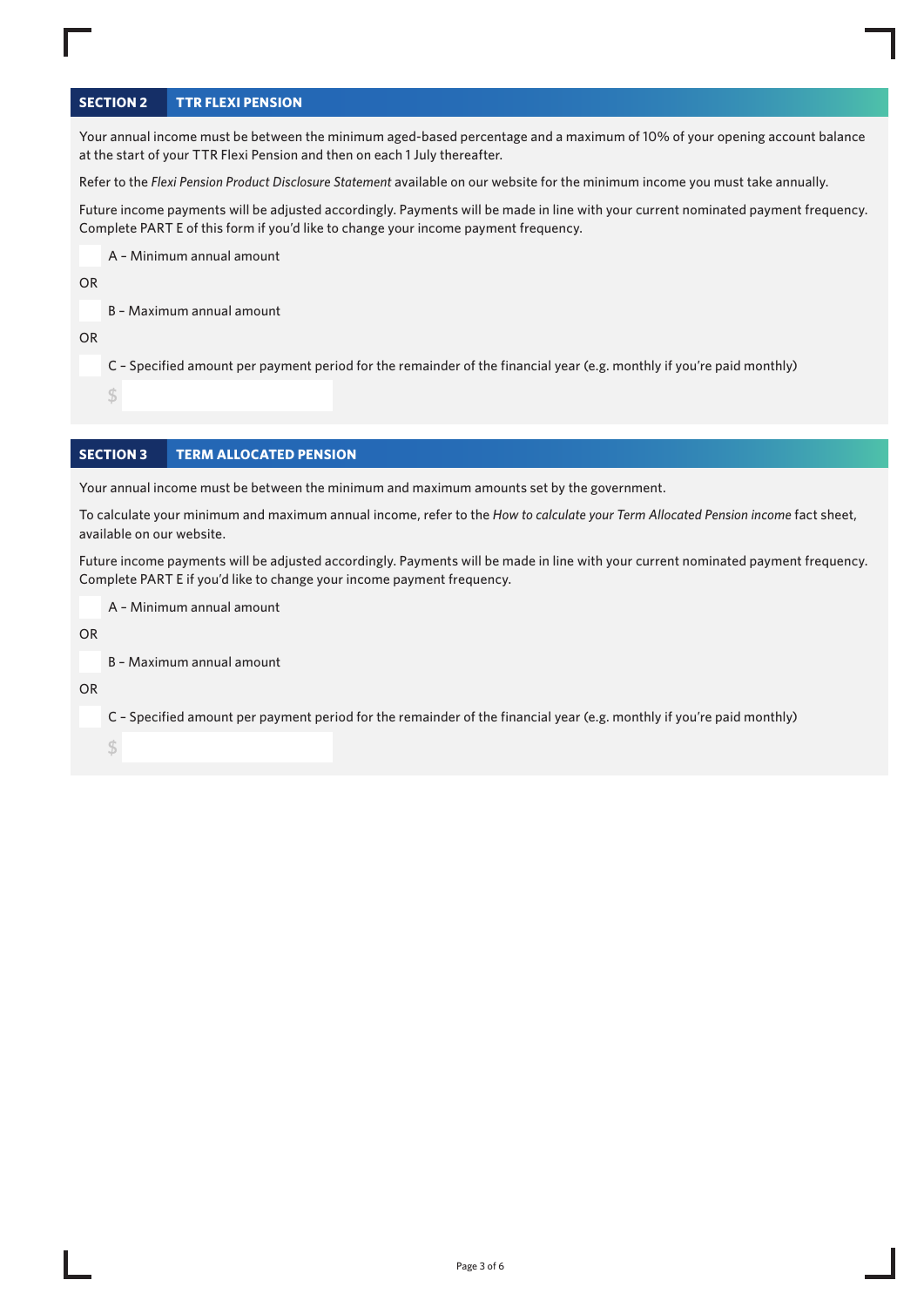# **PART D DRAWDOWN METHOD**

If you want to choose how your income is drawn from your investment options, select from one of the following methods (select **one** only):

**Pro-rata** – Payments are drawn from the investment options in proportion to the balance in each investment option at the time of payment.

**Your choice** – Payments are drawn from the investment options in an order nominated by you. (Complete the section below.)

**Default order** – Your payments will be drawn from each of your investment options in the default order (this is the order shown in the list of options below).

If you don't make a choice, the default order shown in the list of options below applies.

#### **Drawdown – Your choice**

If you've selected 'Your choice', then order the investment options you want your income payments to be paid from (e.g. 1, 2, 3 etc.)

| 1. Cash                      | 7. Sustainable Balanced     | 13. International Shares     |
|------------------------------|-----------------------------|------------------------------|
| 2. Australian Bond           | 8. Growth                   | 14. Global Environmental     |
| 3. Conservative              | 9. High Growth              | Opportunities                |
| 4. Conservative Balanced     | 10. Sustainable High Growth | 15. Australian Equity Income |
| 5. Diversified Credit Income | 11. Listed Property         | 16. Global Companies in Asia |
| 6. Balanced                  | 12. Australian Shares       |                              |

If you choose 'Pro-rata' or 'Your choice', once your selections have been exhausted, the default order will apply until you make a new selection.

It's important to review your drawdown order instructions from time to time because as income is drawn down, this will change how your remaining account balance is spread across your chosen investment options and reduce the degree of diversification.

Over time, the allocation of your remaining account balance between options may reflect a strategy which is very different from your original intentions. You should reconsider whether this is appropriate for your financial needs and circumstances.

## **PART E INCOME PAYMENT FREQUENCY**

If you have a **Flexi Pension** or **Term Allocated Pension** and want to change how often you receive your income payments, select **one** option from the choice below for your future payments.

How often do you wish to receive your income payments? (select **one** only)

| Fortnightly | Monthly  | Quarterly* | Half-yearly <sup>^</sup>                                             |         |          |          |
|-------------|----------|------------|----------------------------------------------------------------------|---------|----------|----------|
|             |          |            | Annually. Which month would you like to receive your income payment? |         |          |          |
| January     | February |            | March                                                                | April   | May      | June     |
| July        | August   |            | September                                                            | October | November | December |

\* Quarterly payments are made in March, June, September and December.

^ Half-yearly payments are made in June and December.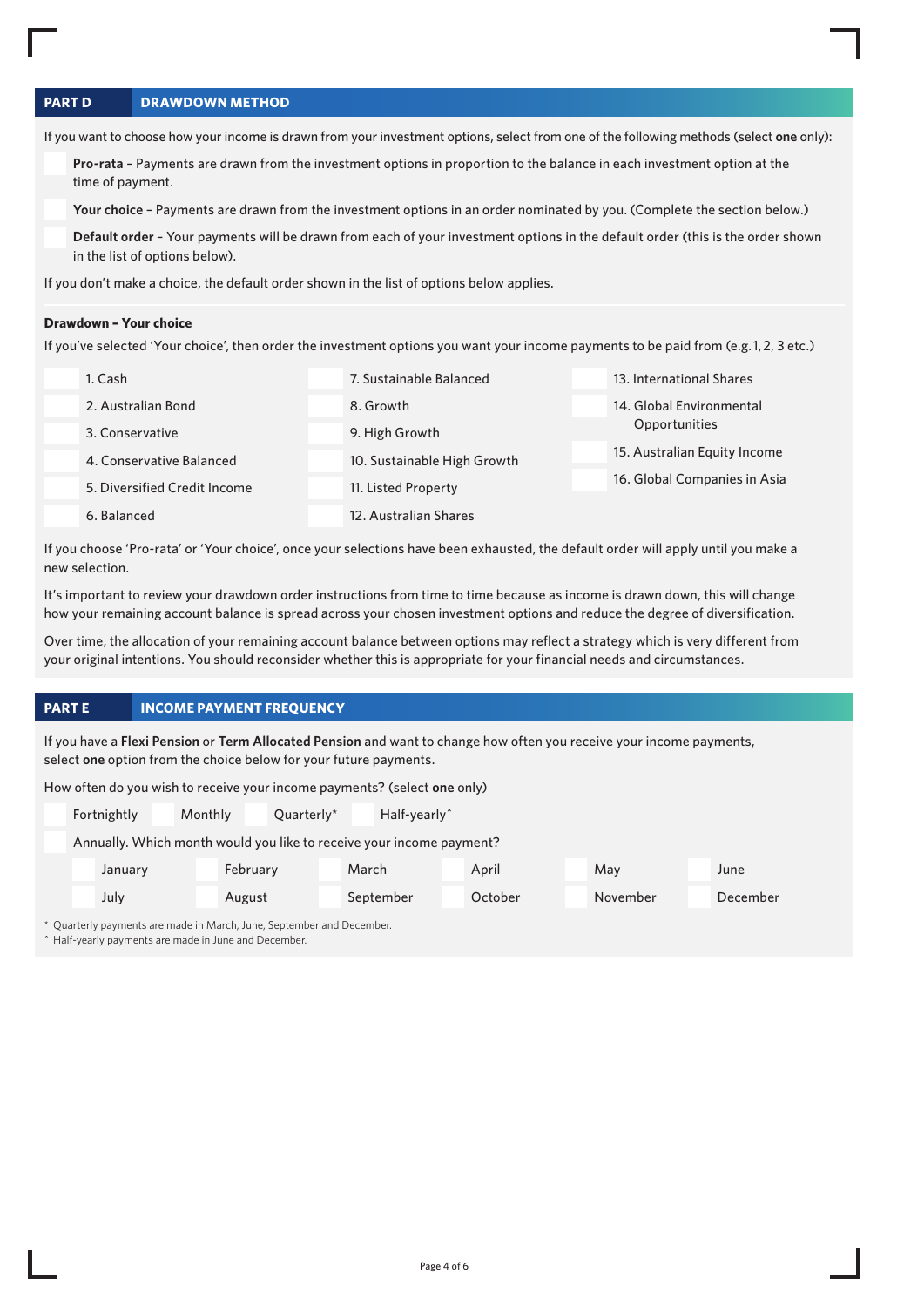| <b>PART F</b> | <b>NON-BINDING BENEFICIARY NOMINATION</b> |  |
|---------------|-------------------------------------------|--|
|               |                                           |  |

Complete this section if you're a **Flexi Pension** or **Term Allocated Pension** member and want to make or change your non-binding beneficiary nomination.

If you have a Term Allocated Pension and have selected a reversionary beneficiary, you cannot make a non-binding beneficiary nomination.

A non-binding beneficiary nomination allows you to nominate who you'd prefer your benefit to be paid to if you die. You can nominate one or more of your dependants and/or your legal personal representative. A non-binding beneficiary nomination is **not binding** on the Trustee, however it will be taken into account when the Trustee determines who will receive your benefit.

Please see the *Flexi Pension Product Disclosure Statement* for more information on non-binding beneficiary nominations.

If you'd like to make a binding death benefit nomination, read the *Binding death benefit nomination* fact sheet and form available from our website or by calling us.

Beneficiary nomination (select one box only):

**Make** a new or **update** my existing non-binding beneficiary nomination/s. Complete the fields in this section.

**Revoke** my existing non-binding beneficiary nomination/s. Go to PART H.

#### **For your nomination to be valid, the total percentage of your nomination must add up to 100%.**

| <b>Beneficiary 1</b>                                                 |                                        |                           |
|----------------------------------------------------------------------|----------------------------------------|---------------------------|
| Surname                                                              | Given names                            |                           |
|                                                                      |                                        | What is the<br>percentage |
| What is the beneficiary's relationship to you? (Select one box only) |                                        | benefit you wish          |
| Child<br>Spouse                                                      | Financially dependent                  | to nominate?              |
| Interdependency relationship                                         | Legal personal representative (estate) | $\%$                      |
| <b>Beneficiary 2</b>                                                 |                                        |                           |
| Surname                                                              | Given names                            |                           |
|                                                                      |                                        | What is the<br>percentage |
| What is the beneficiary's relationship to you? (Select one box only) |                                        | benefit you wish          |
| Child<br>Spouse                                                      | Financially dependent                  | to nominate?              |
| Interdependency relationship                                         | Legal personal representative (estate) | $\frac{0}{0}$             |

If you'd like to nominate more than two beneficiaries, attach the same details as above on a separate piece of paper, which is signed and dated in the same manner as this form.

Or you can log in to your account on our website to make or update your non-binding beneficiary nomination/s.

# **Certified proof of identity**

Include certified copy of proof of identity documentation to change your name or date of birth.

Details about which documents can be accepted can be found in the *Your guide to proof of identity* fact sheet.